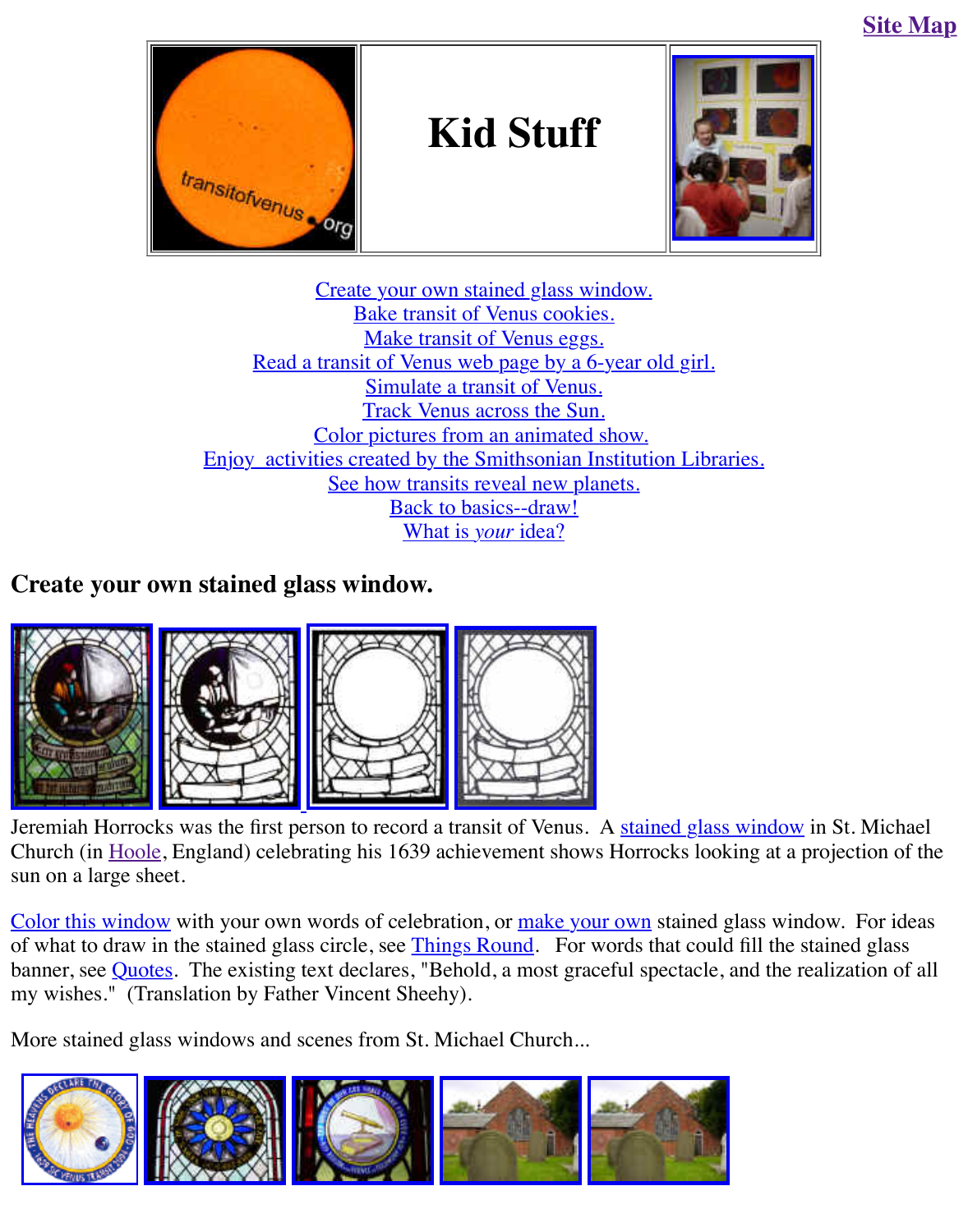

#### **[Bake transit o](http://old.transitofvenus.org/pix/kristi.jpg)f Venus cookies.**



Prepare chocolate chip cookies, only leave out the chips. Bake the cookies for half the require take them out of the oven and add chocolate chips quickly. Be careful--they're hot. Finish bak cookie. See if you can create a "Bl[ack Drop" effect](http://old.transitofvenus.org/cookie3.jpg) cookie.

## **[Make transit o](http://old.transitofvenus.org/cookies-kids.jpg)[f Venus eggs.](http://old.transitofvenus.org/cookie2.jpg)**



Make sunny-side-up eggs with pepper simulating sunspots and a peppercorn being Venus.

# **[Read a transit of Ve](http://old.transitofvenus.org/egg.jpg)nus web page by a 6-year old girl.**



http://www.transitofvenus.org/sarah.htm

A brief introduction to the transit of Venus, illustrated and written by a six year old student.

#### **[Simulate a tra](http://www.transitofvenus.org/sarahsunrise2.jpg)nsit of Venus.**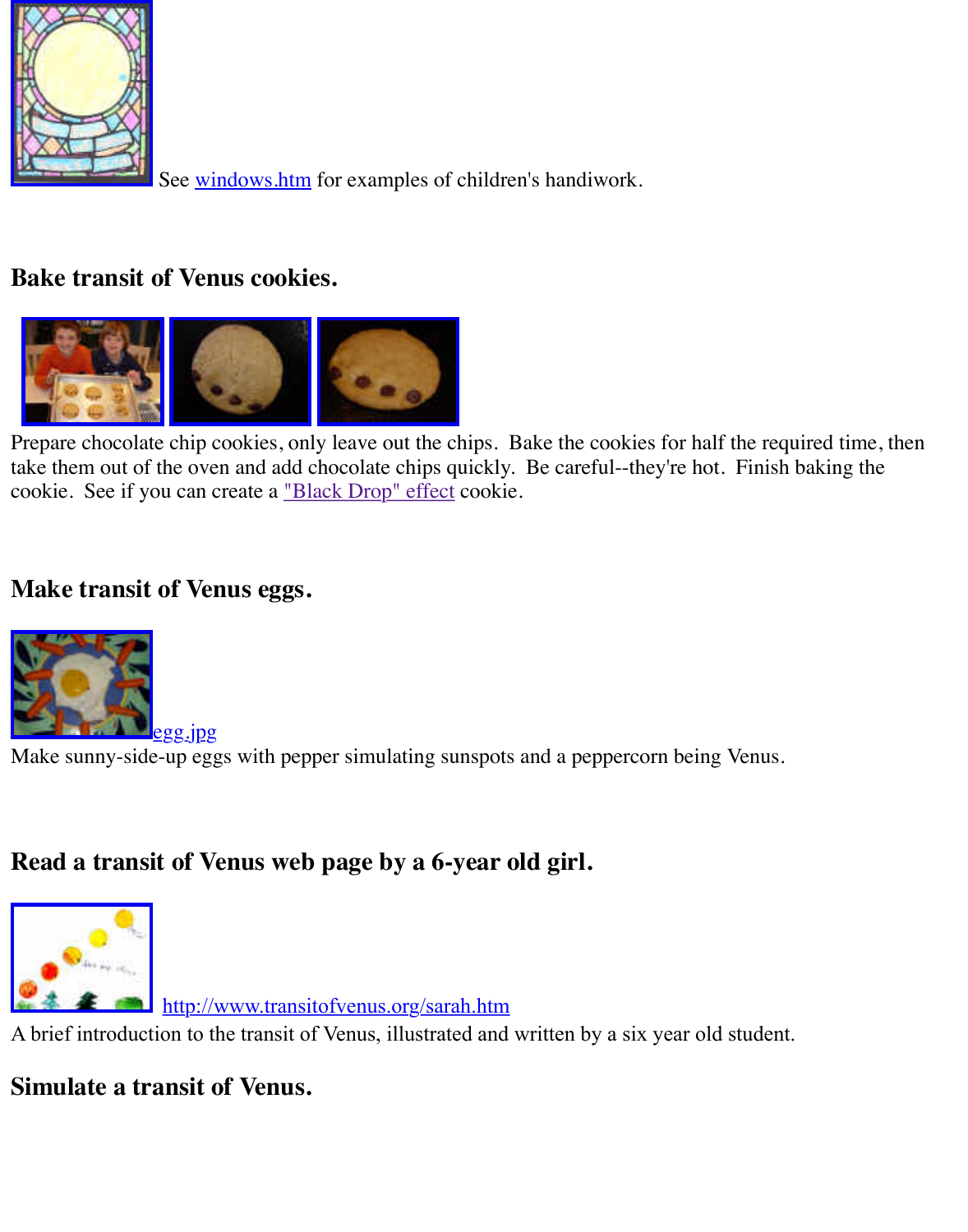### **[Track Venus a](http://old.transitofvenus.org/simulate-zoom.jpg)[cross the sun](http://old.transitofvenus.org/sunsim-zoom2.jpg).**



http://analyzer.depaul.edu/paperplate/Transit of Venus/activity.htm [Watch the transit safely with an adult and record what you see with the Transit of V](http://analyzer.depaul.edu/paperplate/Transit%20of%20Venus/Activity%20plate.jpg)enus Activity.

# **Color pictures from an animated show.**



http://sunearth.gsfc.nasa.gov/sunearthday/2004/vt\_kinder\_ownsta

Watch *Our Very Own Star: The Sun*, an animated story for children, accompanied by coloring English and Spanish.

# **[Enjoy activities created by the Smithsonian Institution Libraries.](http://old.transitofvenus.org/kids-color.jpg)**



http://www.sil.si.edu/exhibitions/chasing-venus/teachers/

*Chasing Venus Teacher Resources* from Smithsonian Institution Libraries offers eighteen activ [the following::](http://www.sil.si.edu/Exhibitions/upcoming.htm) 

- Two Views of the Universe (K-6; Science and Geography) Students build two views (Aristotle's and Copern universe and describe the differences.
- Collage of Geometric Shapes (K-5; Mathematics, Art) Students identify different geometric shapes and use the differences in differences in differences in differences in differences in different geometric shapes and use t the building [of collages.](http://www.sil.si.edu/exhibitions/chasing-venus/teachers/)
- Shadow Games (K-5; Science, Measurement) Students discover how light source, object, and distance affect